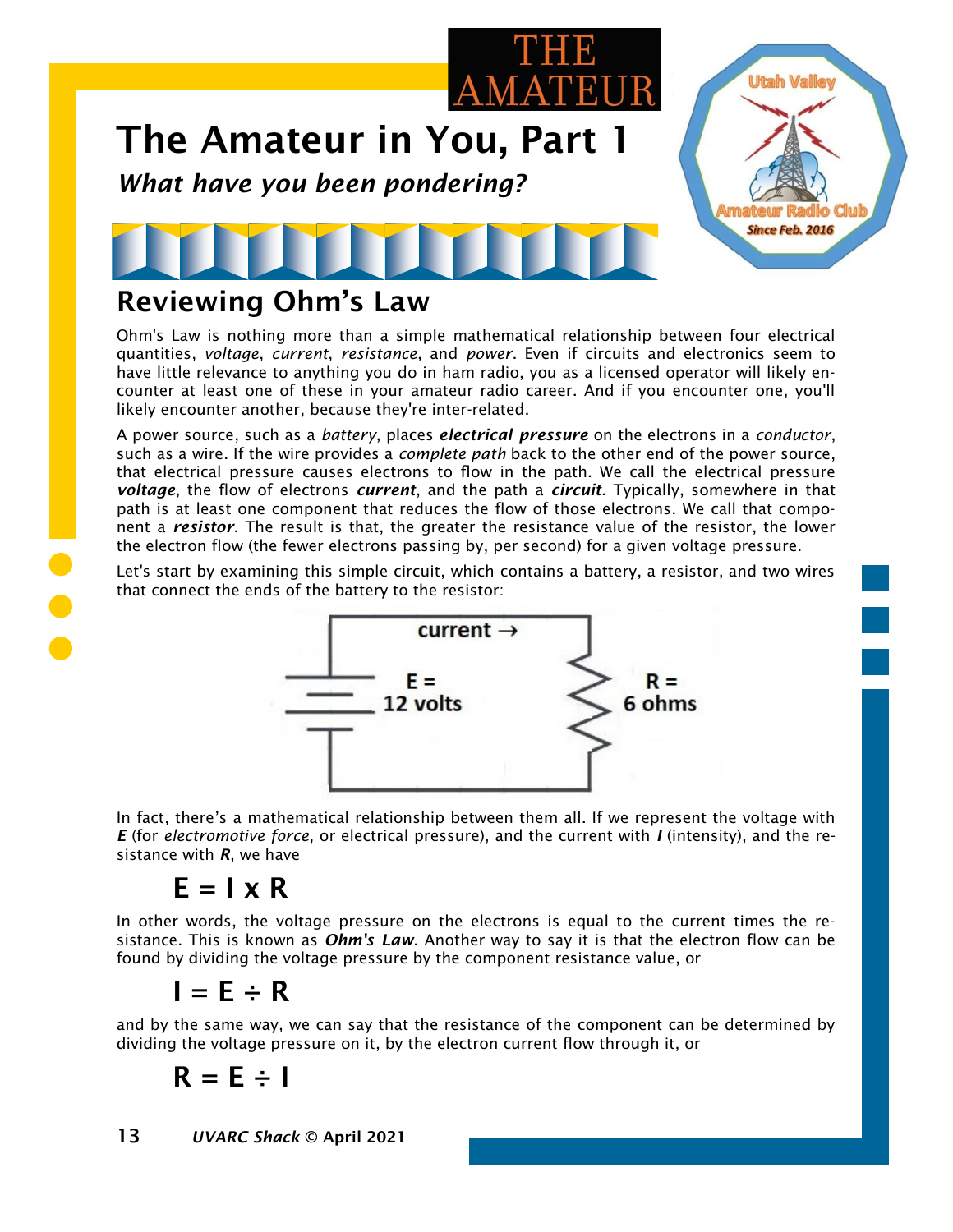

The voltage pressure is measured in *volts*, the current flow is measured in *amperes* (or *amps*, for short), and the resistance value is measured in *ohms*. To make these easier to calculate, we can use this handy circle, which contains our three quantities, arranged to provide the answer we're looking for, if we know the other two:



So, to make use of it, simply cover the unknown quantity, to help calculate that value:



The circuit on the previous page depicts a 12-volt battery connected across a 6-ohm resistor. The unknown quantity is the current, so cover the *I* in the above circle, as is shown in the middle diagram. It reveals that the current *I* can be calculated by E / R, which is the same as  $E \div R$ , or 12 volts  $\div$  6 ohms = 2 amperes (amps):

$$
I = E \div R
$$
  
I = (12 volts) ÷ (6 ohms) = 2 amps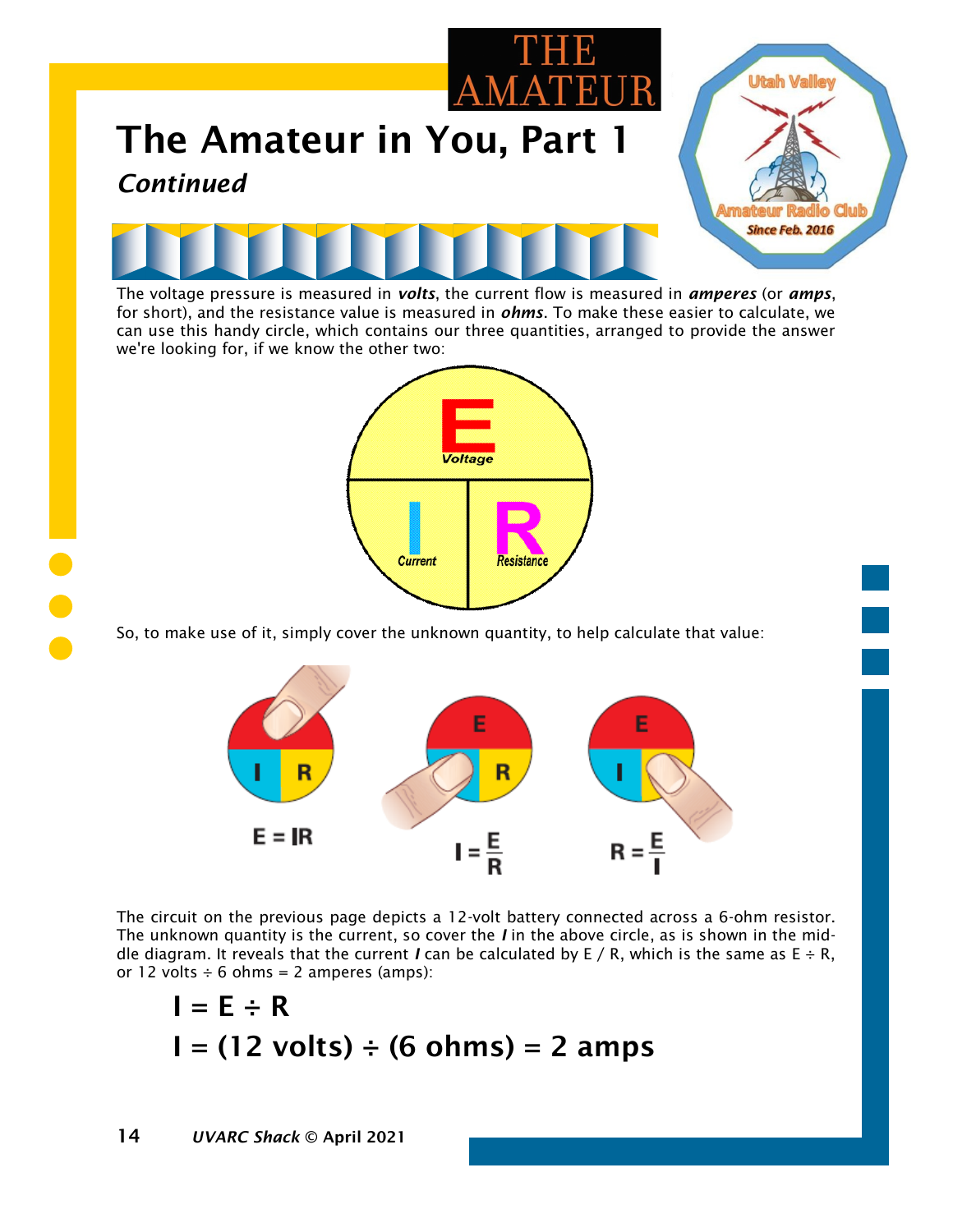

#### Power Rule

What we sometimes refer to as the *Power Rule* is only an extension of Ohm's Law, so there is no "Power Rule" in electronics, except as we use it for convenience in discussion. The Power Rule is another mathematical relationship, for which the amount of heat is called *power*. Voltage you know, and current you know. Power is the *amount of heat given off by a component* if you apply a certain amount of voltage pressure on the component. The power given off can be determined by the current and the voltage, as in

#### $P = I \times E$

Using the same letter representations for the values in Ohm's Law, we can use *E* to represent voltage, *I* for current, and now *P* for power, which is measured in *watts*. And just like with Ohm's Law, we can use a Power Rule circle to provide the answer we're looking for, if we know the other two:



To make use of it, again cover the unknown quantity, to calculate that value:



Returning to our original circuit with the 12-volt battery and 6-ohm resistor, we calculated the current as 2 amps. Now, let's calculate the power given off by the resistor. The unknown quantity is the power. Using the Power Rule, cover the P in the above circle, as shown in the middle